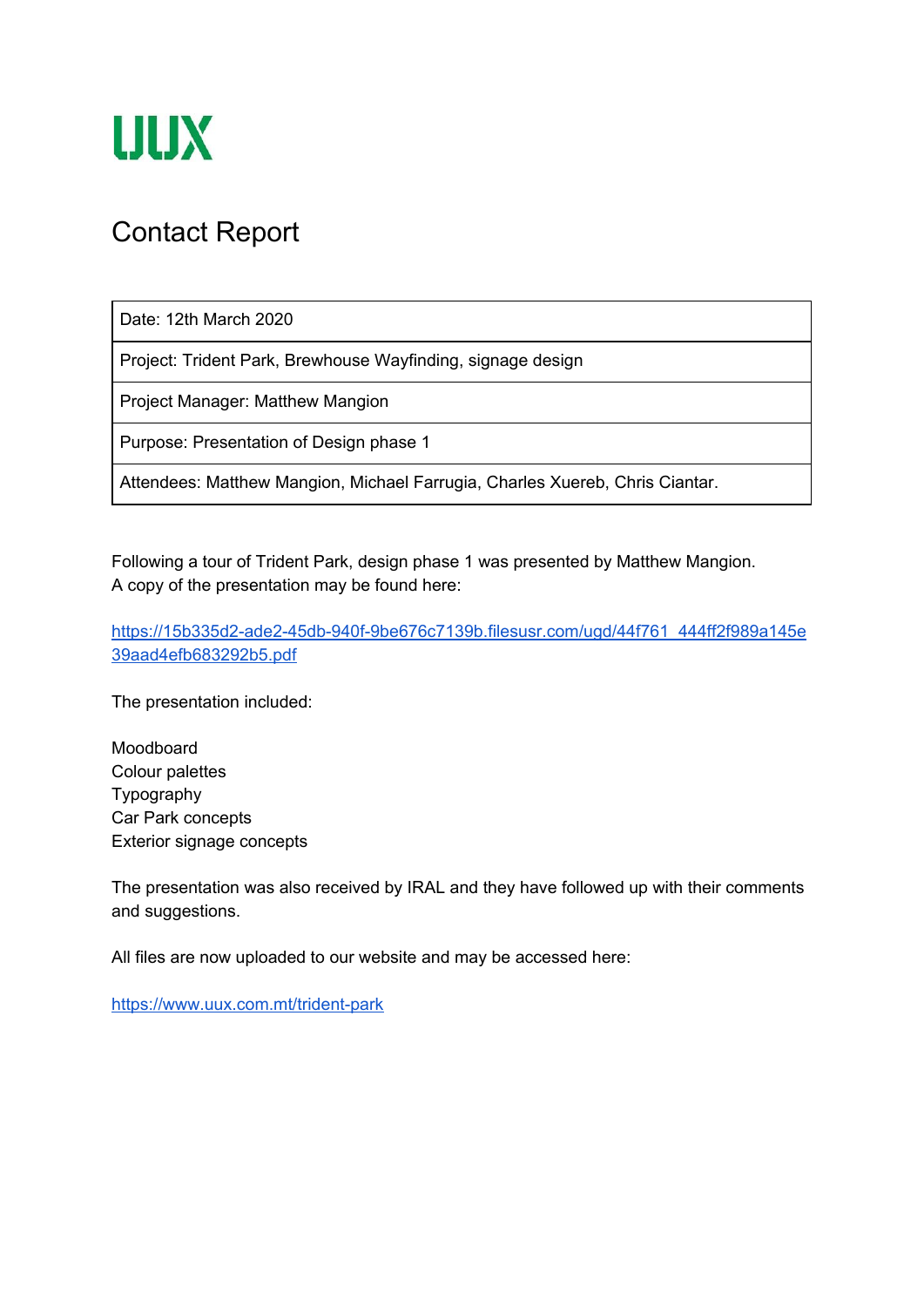## **Overview**

The presentation was generally well received, a consensus was reached regarding the typography and it was agreed that Futura will be used throughout the three main buildings car park, Trident and the Brewhouse.

There are some issues that need to be addressed regarding the colour palettes, the use of typography and symbols particularly for the car park and also the proposed use of totems on the exterior of the building.

Feedback has already been submitted by IRAL and this was also discussed during the presentation.

Matthew Mangion and Michael Farrugia have since met and discussed further these issues and also IRAL's feedback and suggestions.

# Typeface

The moodboard showed examples of the origins of the typeface (Futura), its use since it was designed (1927), its use today and its versatility in application. The typeface has been approved and will be used in its various weights as illustrated on pg 7 of the design document.

# Car Park

Some design issues were discussed with the car park:

The colour palette:

The colour palette submitted by IRAL for the car park, although having good interior design features, is not suitable and after some discussion, it has been decided that since the car park is relatively small in scale and is straightforward in terms of navigation, reducing the palette to a maximum of 2 colours or even one colour would be sufficient. The design proposal by IRAL:

```
https://15b335d2-ade2-45db-940f-9be676c7139b.usrfiles.com/ugd/44f761_7522249cd65049
a5898a686b37587c07.pdf
```
to use silhouettes of animals to indicate levels within levels will not be considered and the original typographic design will stand with numbers for levels and letters for elevation changes within that level (eg) 4a, 4b, 4c, 4d for level 4.

It remains to be decided what colours will be used, however our preference would be a blue commonly used for road signage or Trident brand Green.

Matthew Mangion to follow up with visuals.

The columns will be painted top to bottom or bottom two thirds to avoid tyre scuffing.

## Exterior totems

Totems to identify the exterior of the building locations were presented on page 14 of the design document. The building naming may yet be established however, it was decided that these would be sequential (eg) A1 - A7 or T1 - T7 and a letter or number or a combination of both would be sufficient.